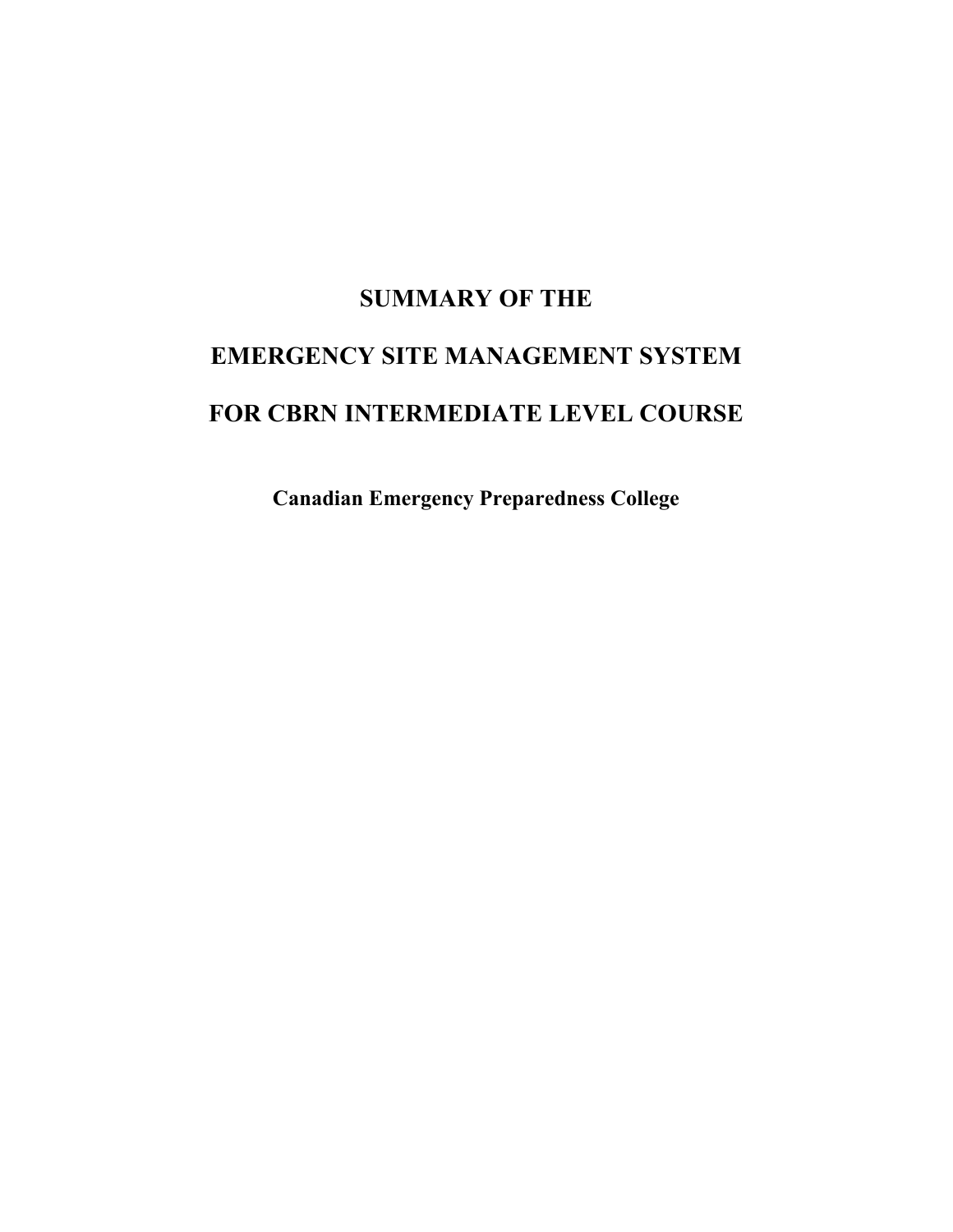# **Pre-Course Reading – CBRN Intermediate Level**

## **Emergency Site Management System**

Experience has shown that there is a need for a system to manage and coordinate the many activities during emergencies. The emergency site management system has proven to be extremely useful in this regard because it involves a multi-service, multi-jurisdictional effort. Moreover, it stresses the need for decision making, communication, cooperation, and coordination among various services and jurisdictions to ensure effective emergency response.

The emergency site management system's main focus is to provide one framework (umbrella) to integrate and coordinate services at the site while individual services continue to use their own command systems. The emergency site management system is complementary to the incident command systems. It is not intended to replace or interfere with the command and control structures of the various response services. Under the emergency site management system, the site manager removes his/her agency specific hat and concentrates on the overall management of all activities at the site – this person is a coordinator of all services/activities and not a commander.

The emergency site management system consists of two main components: 1) the emergency site team and 2) the Emergency Operations Centre Group. The emergency site team makes decisions on mitigation strategies and tactics to limit the threat to people, property, and the environment at the emergency site. The site team works in close cooperation with the Emergency Operations Centre Group, which is responsible for supporting the site team and making strategic decisions for the overall municipal emergency response.

If the site manager is not pre designated in the municipal emergency plan, the lead agency concept will apply. In this system, once the EOC has been activated, the EOC confirms or designates the service to lead. The head of the lead service then designates the individual to assume the role of the site manager.

When a site manager is appointed, s(he) invites the control officers (highest ranking) of each service to participate in the site team and designates support staff. Responders at the site maintain their regular reporting relationship in accordance with their service's command structure.

**As the CBRN technical expert, you will provide information about threats, progress and results to date and recommendations for new or continued mitigation strategies. Your information will be needed for the site manager to make informed decisions that result in ensuring maximum safety considerations for all responders and effective treatment of casualties. You will be looked upon to answer questions relating to the establishment of control of Hazard Zones, agent identification and mitigation, PPE, casualty treatment, limitations of local response, decontamination ability and evacuation considerations.**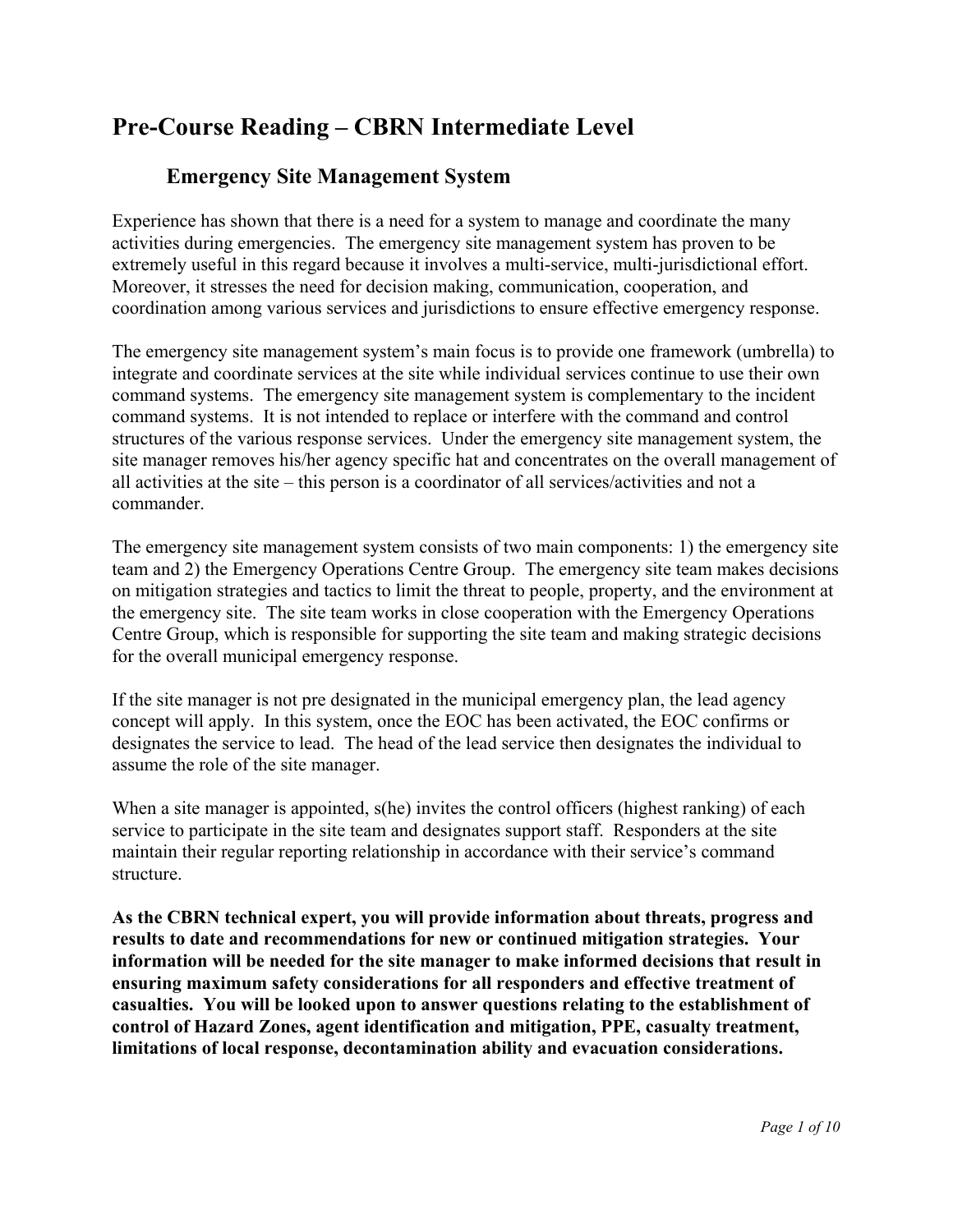In Canada, the emergency site management system has been effectively used for several emergencies. This system demonstrates how threats to people, property, and the environment can be addressed when those involved share common goals, information, and resources. Regrettably, emergencies will continue to occur in Canada and throughout the world. What you offer as trained practitioners is the expertise to minimize the damage, and to approach your tasks in a coordinated fashion.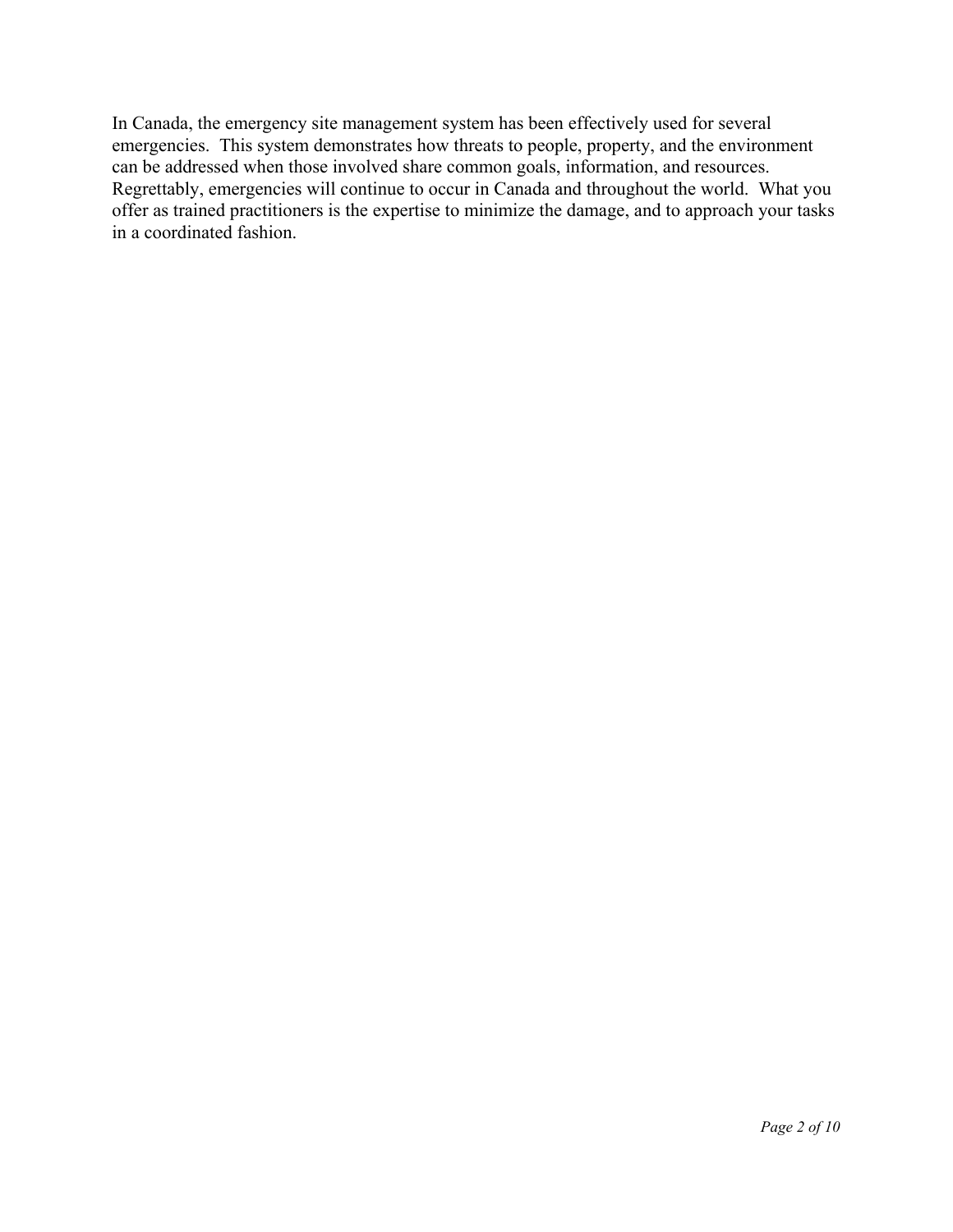# **1. The Emergency Site Management System (ESM)**

## **1.1 What is ESM and why is it needed**

The emergency site management system involves a multi-service, multi-jurisdictional effort and stresses the need for decision-making, communication, cooperation, and coordination between various services and jurisdictions to respond effectively in an emergency. It does not intend to undermine, usurp or interfere with the command and control (or reporting) structures of the various response services. While the system designates the responsibility for managing the emergency site to an emergency site manager, this person is a coordinator and not a "commander."

The emergency site management system consists of two main components: 1) the emergency site team and 2) the Emergency Operations Centre Group. The emergency site team makes decisions on mitigation strategies and tactics to limit the threat to people, property, and the environment at the emergency site. The site team works in close cooperation with the Emergency Operations Centre Group, which is responsible for supporting the site team and making strategic decisions for the overall municipal emergency response.

Canadian municipalities may experience a wide range of emergencies caused by natural forces, accidents, or intentional acts such as terrorism and mass disturbances. Provinces and territories have various laws that obligate elected officials to prepare emergency plans.

Sometimes, emergencies call for a response that exceeds standard municipal operating procedures, available resources and/or expertise. For example, an emergency response may be required when the situation poses danger of major proportions to the entire population of the municipality. In this instance, municipalities would implement their emergency plan.

Experience shows that effective arrangements require a centre to facilitate direction, coordination and support of emergency and regular operations. The design, equipment and staffing of the facility vary with the resources and needs of municipalities. However, its purpose remains constant. This facility is normally called the municipal emergency operations centre, or "EOC" in its short form.

#### Collaborative approach

No single service can respond unilaterally to a major emergency. Under the emergency site management system, the site team decides on mitigation strategies and tactics. For example, in the case of a hazardous materials release, the emergency site team decides how to control and contain the hazard. The team decides on protective measures for personnel and the public at the site. In brief, the team focuses on understanding the on-site conditions and selecting appropriate mitigation strategies.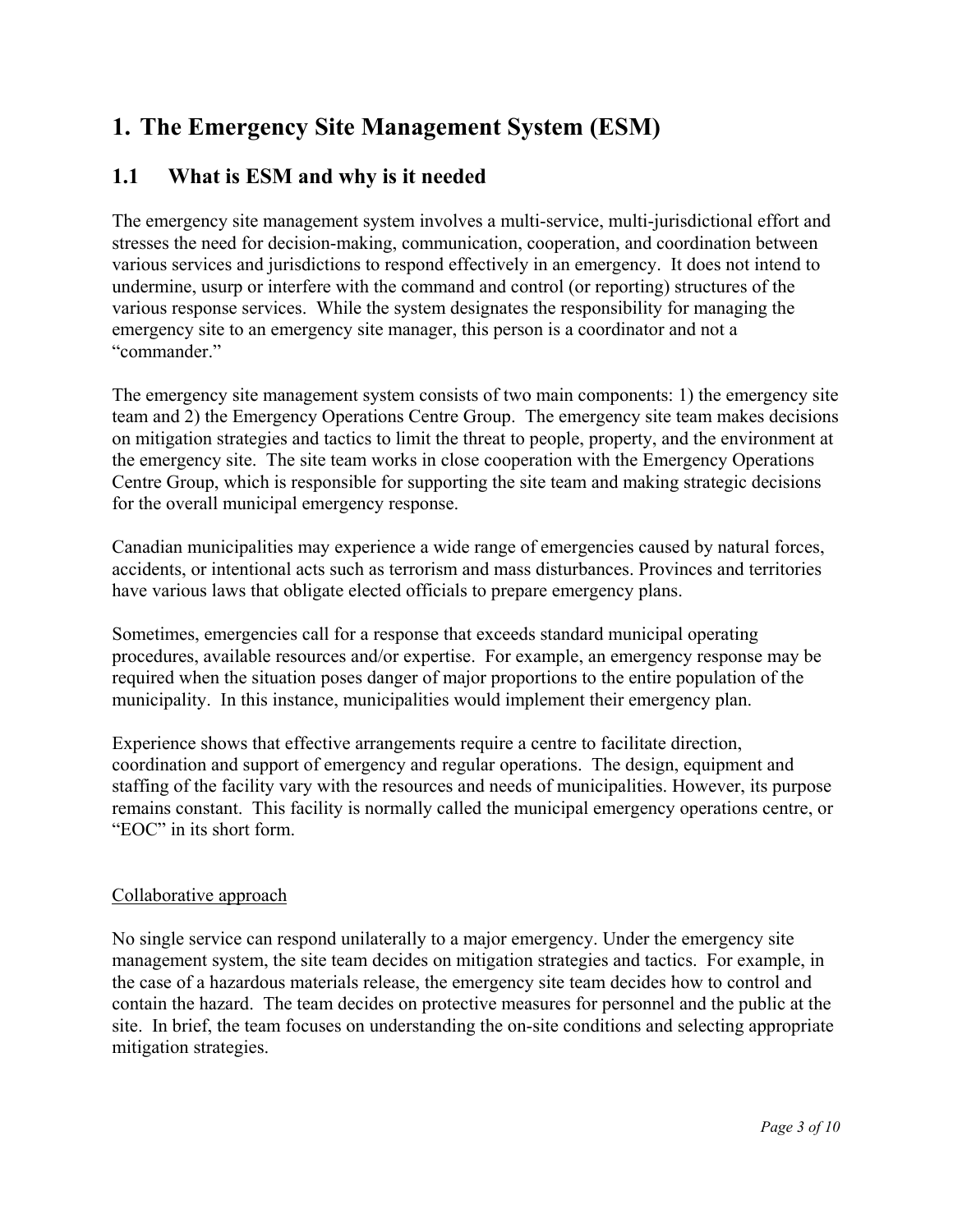The emergency operations centre group (EOCG) makes strategic decisions for the overall municipal emergency response. If there are multiple sites, the EOC group may decide how to allocate limited resources. The EOCG might also decide when and how to announce the names of people who have been killed, or whether to ask for provincial or federal assistance. Finally, the EOCG may be called on to make decisions that go beyond the authority of the emergency site team, such as declaring a state of local emergency. This responsibility for strategic decision making requires foresight and a broad perspective on the emergency situation in the municipality.

The emergency site management system facilitates the effective communications and coordination among the various emergency services at the two primary locations – the EOC and the emergency site.

## **1.2 Relationship to other incident command systems**

The emergency site management system is based on the premise that there will be many diverse services at an emergency site. No single service can respond to an emergency site and have the legal authority, resources, and expertise to mitigate all threats and address all response issues. The following list illustrates some, but not all, of the possible services:

- police
- fire
- public works
- ambulance
- transportation
- public health
- utilities (e.g., electricity, natural gas)
- telecommunications (public and private)
- communications (public information)
- social services
- volunteer groups
- search and rescue specialists
- industrial response teams
- private contractors
- environment ministries/departments
- labour ministries
- provincial and federal regulators/safety boards

These services may feature individual command structures; they typically do not use a common system, hence are not familiar with one another's procedures and resources.

The most common system is the Incident Command System and its variants, including the Unified Command System. These systems allow individual services to manage their resources for emergency response. They provide a framework for operations that normally include predefined organizational structure, terminology and functions. While there are many variations of incident command systems, they all generally provide similar features and improve response effectiveness and efficiency.

 In Canada, it is common to find that different services within a single municipality use a variation of the incident command system. It is also common to find that additional services that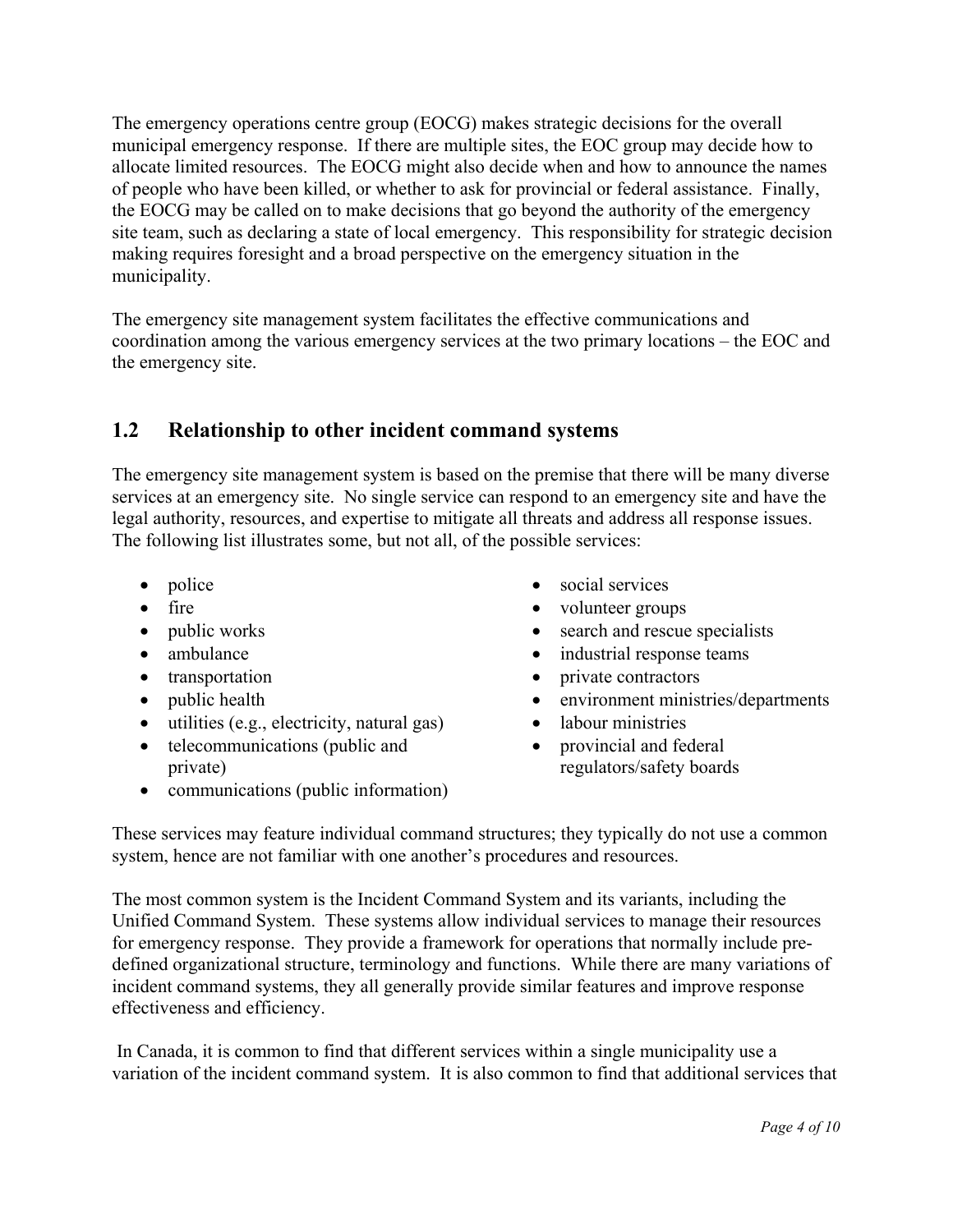may respond to an emergency (e.g., industry response teams, environmental response teams) have their own procedures and do not use an incident command system.

#### Coordinated framework

The emergency site management system's main focus is to provide one framework to integrate and coordinate services at the emergency site while individual services continue to use their own command systems.

For example, a municipality's fire service may routinely use an incident command system. This does not change with the implementation of the emergency site management system. That fire service continues to use its own incident command system to manage its own response. If other fire services are involved through arrangements such as mutual aid, they may all use the incident command system to manage fire operations. This can happen when all services use the same system with identical terminology, organizational structure, roles and responsibilities.

#### Individual and group responsibilities

The emergency site manager is responsible for coordinating the activities of multiple services at the site. He or she works with a team of senior representatives from each of the key services.

As for the team itself, its members must ensure a coordinated response at the emergency site to limit the threat to the municipality and environment. They share information, participate in a joint decision-making process, and coordinate actions. Control officers for the various services implement team decisions by applying their standard operating procedures.

The team does all of this in coordination with the emergency operations centre group at the municipality's EOC. Accordingly, the site response is integrated with the response in the wider community. This optimizes efforts to mitigate threats to people, property, infrastructure, essential services and the environment. It also promotes public confidence in the ability of the municipality to manage the emergency.

The emergency site management system addresses the following general challenges that are created when multiple services respond to a single site:

- the need to work with large numbers of services and people;
- the existence and persistence of telecommunications problems;
- inter-service coordination problems;
- inter-dependencies of decisions and actions taken by multiple services.

In summary, the emergency site management system does not replace the incident command system. Rather, each one functions in a complementary fashion; both are important in ensuring effective emergency management.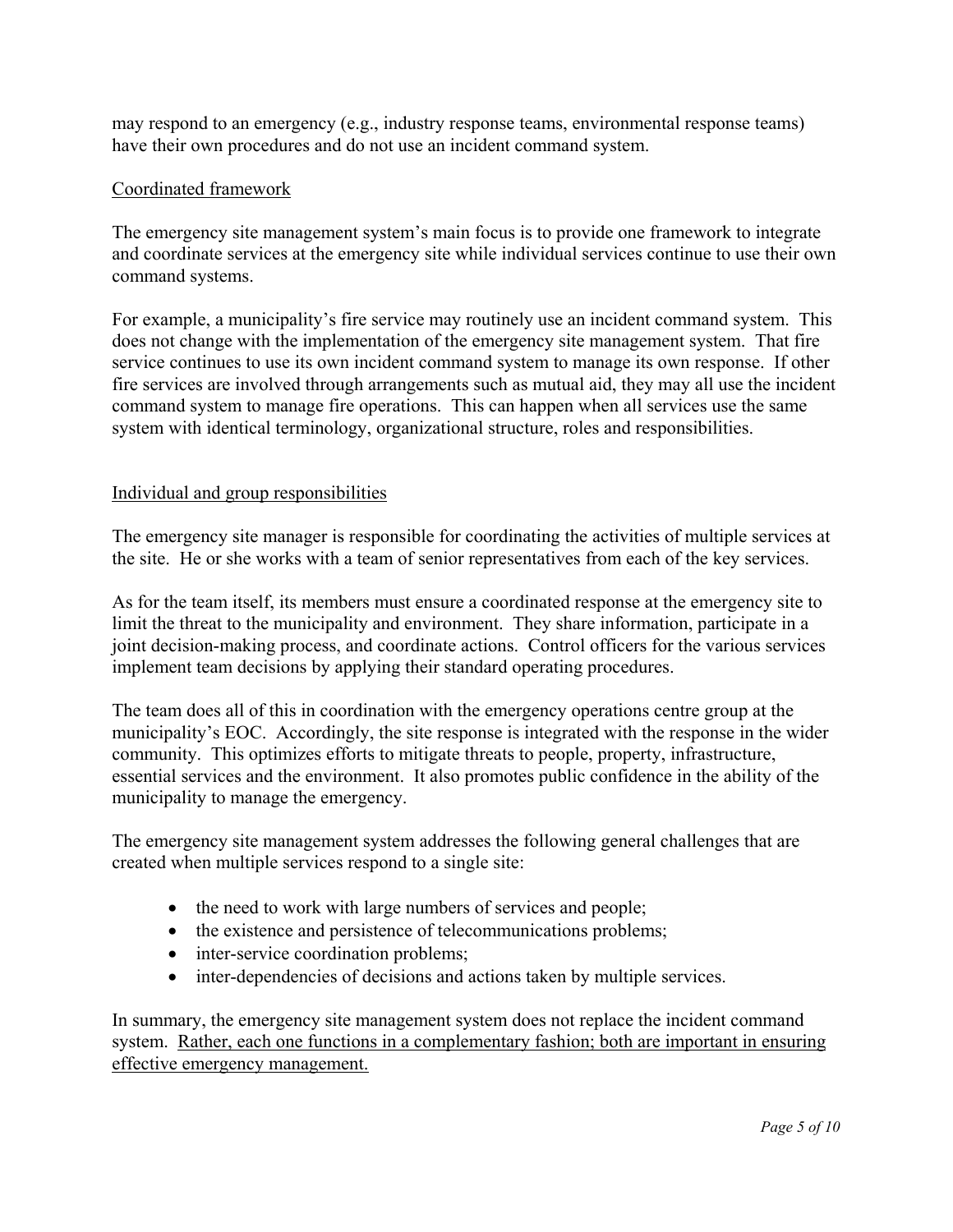# **2. Emergency Operations Centre Group**

The Emergency Operations Centre Group (EOCG) supports the emergency site team. There are four subgroups: operations group, service group, executive group, and administration group. The EOC ensures that the overall emergency response is well coordinated and that municipal operations continue to function. The EOCG is primarily responsible for addressing threats to: persons (health, safety and well-being); property; infrastructure and essential services; environment; the local economy; and public confidence in the municipality's ability to manage the emergency.

## **3. Emergency Site Team**

### **3.1 Role**

The emergency site team ensures a coordinated *on-site* response to limit threats resulting from an emergency. The team is primarily responsible for addressing on-site threats to: people (health, safety and well-being); property; infrastructure and essential services; and the environment.

## **3.2 Principal tasks**

The team sets up a coordinated emergency response by undertaking a series of six tasks as described below.

#### **Task 1: Mobilize team and address its immediate requirements**

Municipal emergency services respond to the incident according to their standard operating procedures and using their incident command systems. When an emergency site manager is appointed, he or she requests that the service control officers already at the site join the emergency site team. The emergency site manager may also mobilize an assistant emergency site manager and other support staff (e.g., duty officer) as required.

#### **Task 2: Design the site layout**

Although each site requires a distinct layout, most sites have similar "core" components, the number of which depends upon the nature of the emergency.

- The *inner perimeter* bounds the area where the greatest threat or impact exists.
- The *outer perimeter* bounds the area that includes the inner perimeter and leaves ample area for setting up the emergency site command centre and designated areas (e.g., staging, rest and feeding areas). The outer perimeter is also used to delineate the areas of responsibility for the site team and the emergency operations centre group. All response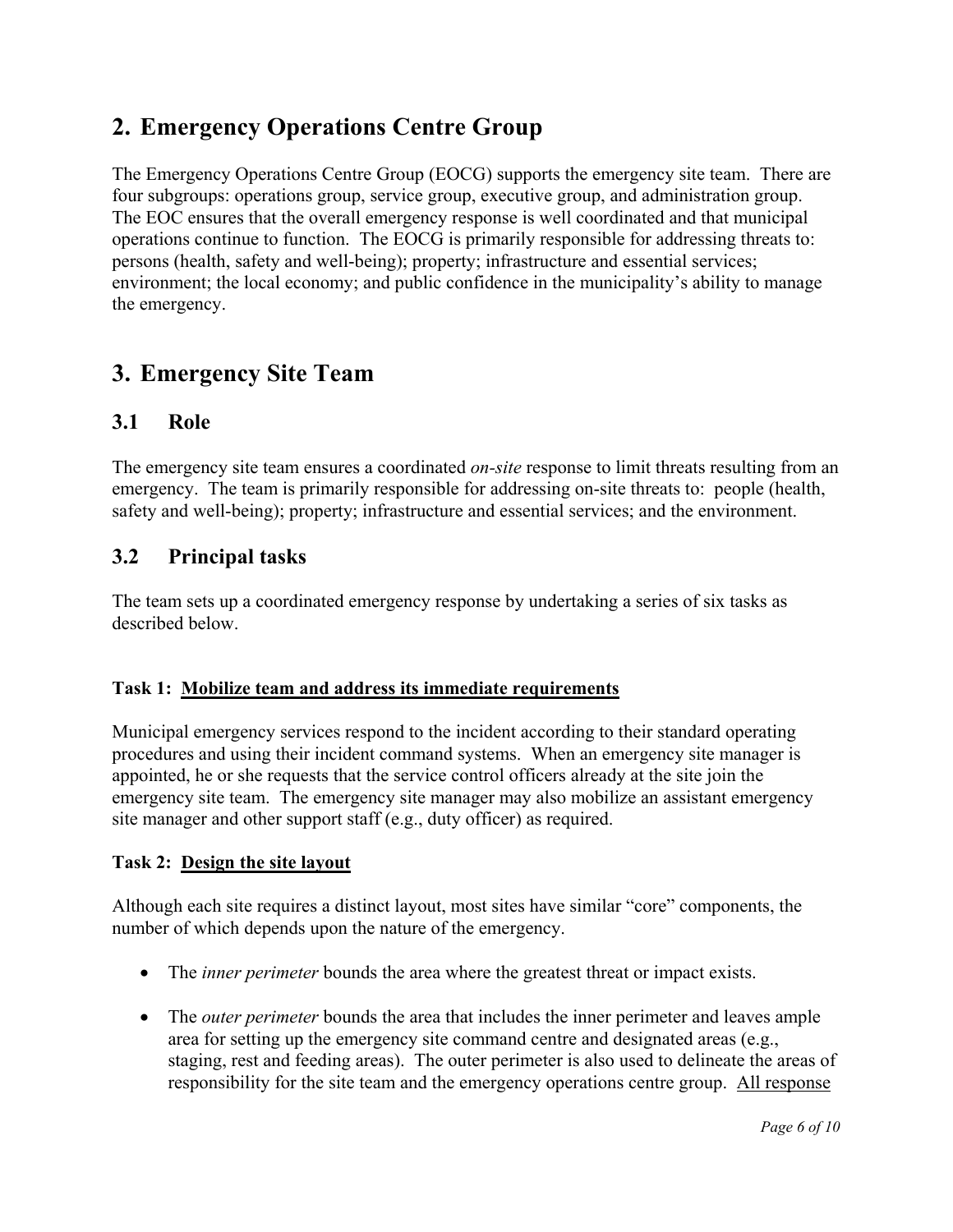operations within the outer perimeter are the responsibility of the site team; those outside the outer perimeter are the responsibility of the EOC.

#### **Task 3: Establish an emergency site command centre**

The command centre is set up at the actual site of an emergency and consists of command posts, including those of the emergency site manager and services such as police, fire, ambulance and public works.

#### Telecommunications

The site team requires a telecommunications network that, as a minimum, provides links:

- among emergency site team members;
- between the emergency site and the emergency operations centre;
- between service control officers and their dispatch centres.

#### **Task 4: Arrange Resources**

The emergency site team may require human resources, equipment, supplies and services (e.g., barricades, buses, catering, sanitation) in order to carry out its tasks. The proper coordination of all resources is critical. In an emergency, resources might be required from two distinct sources: "in service" (within an agency/service) or "out-of-service" (belonging to another agency/service).

Because resource coordination is so critical, service control officers at the site should only request resources from within their own agency/service. The emergency site manager coordinates with the EOC manager to address issues or out-of-service requests that cannot be handled by those services at the site. The EOC is responsible for obtaining all out-of-service resource requests, including those from the province/territorial government. The EOCG is also responsible for all operational aspects outside the site perimeter.

Emergency response logs - the site team keeps logs and any other records in accordance with municipal planning and legal requirements.

#### **Task 5: Ensure the health, safety and well being of responders at the site**

There are common areas for rest, feeding and personal care. An emergency site team member (the duty officer for example) is assigned the task of setting up and supplying these areas. Each service at the site is responsible for monitoring compliance with health and safety regulations and policies. If any team member becomes aware of a safety issue (e.g., the need for protective equipment), he/she notifies all other team members immediately. If any member discovers that a responder is missing, injured or killed, he/she must immediately inform all other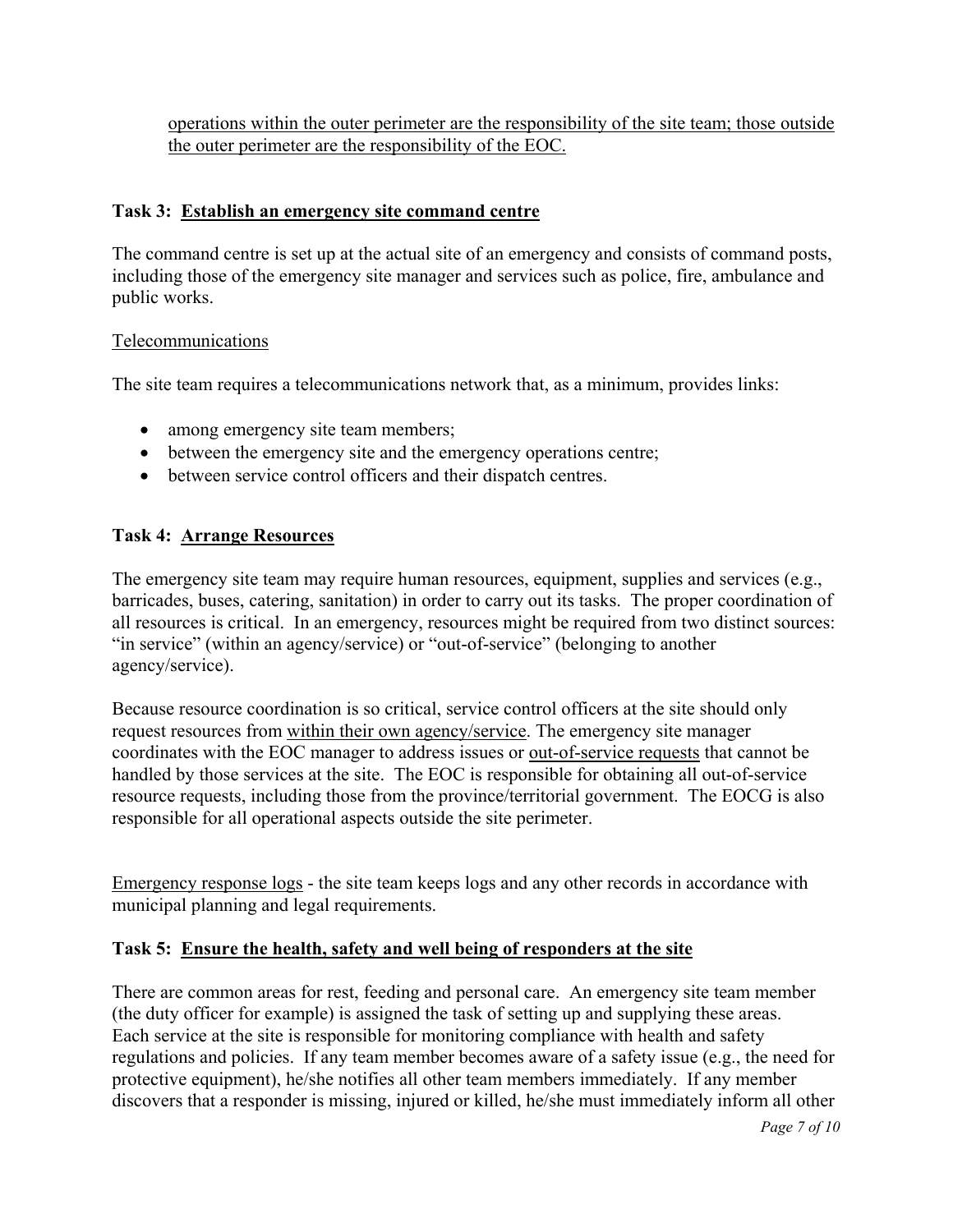team members, starting with the site manager. The latter informs the emergency operations centre group without delay. The EOCG coordinates the notification of next of kin through the appropriate service(s).

#### **Task 6: Oversee site access**

Public officials may request site tours. Private citizens, including residents and business operators from the affected area, may request site access. The emergency site manager, in consultation with the EOCG, decides when it might be appropriate to allow site access. The decision is normally based on the nature of current operations, remaining threats at the site, and consideration of any individual's need or actual right to visit. Organizing site access includes arranging appropriate security and safety measures.

# **4. The Planning Cycle**

Accurate and timely information is the lifeline of any management system. It is easier to ensure the flow of information if a standard process is followed. Such a process is referred to as the Planning Cycle — an interactive, continuous process whereby information is shared for decision-making and action. The Planning Cycle ensures that the emergency is managed effectively, and consists of six basic steps:

#### **1. Assess and evaluate**

The first step of the process begins by determining: (a) what is happening? and (b) what is required to manage the response effectively? Through this assessment process, the team will be able to ensure a common understanding of the threats and mitigation strategies.

#### **2. Set levels of priority**

The emergency site team collectively sets priorities for addressing the threats, according to their severity. Available information is studied with a view to determining:

• What issues are important? What action can be undertaken? What alternatives exist?

#### **3. Set objectives**

The third step is the formulation of objectives by determining: (a) what is to be achieved, and (b) what resources are needed to reach these objectives.

#### **4. Develop detailed action plan**

The action plan should determine in detail who does what, where, when and how (in other words, how to handle the emergency). It must also address what resources and services are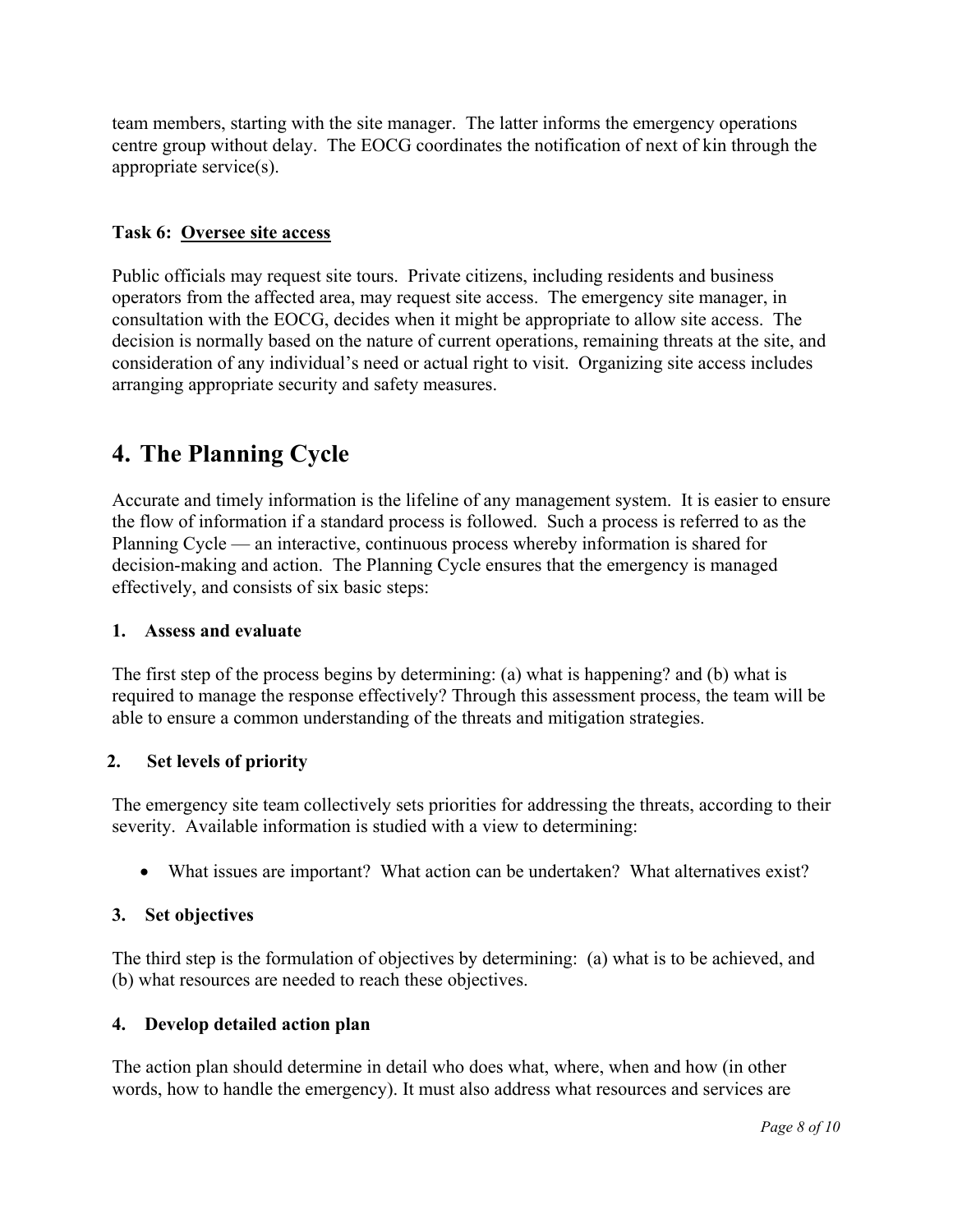needed to accomplish the task at hand and assign responsibility to the EOCG for securing them. If any services are already on-site but not required, the service control officers should withdraw them.

#### **5. Implementing the action plan**

The fifth step towards limiting threats from an emergency is to put the action plan into effect in an orderly, timely and effective fashion.

#### **6. Monitoring /Reporting**

The last step is to set up a monitoring and feedback mechanism to ensure activities are being carried out as planned and to confirm that objectives have been achieved.

#### Briefings/Situation Reports

Each planning cycle begins with an agreement between the site team and the EOCG on the length of the planning cycle and the timings for briefings.

The emergency site team briefing is conducted first. The site manager:

- listens to service control officers and support staff reports (new information about threats, progress and results during last planning cycle, and recommendations for new or continued mitigation strategies); presents the threats in order of severity and the plan to limit threats according to priority for the next planning cycle; announces a schedule for team briefings.
- As the CBRN technical expert, you will provide information about threats, progress and results to date and recommendations for new or continued mitigation strategies. Your information will be needed for the site manager to make informed decisions that result in ensuring maximum safety considerations for all responders and effective treatment of casualties. You will be looked upon to answer questions relating to the establishment of control of Hazard Zones, agent identification and mitigation, PPE, casualty treatment, limitations of local response, decontamination ability and evacuation considerations.

#### Overall Coordination

The emergency site manager needs to assure that decisions about actions at the site are consistent with the EOCG decisions. Consistency is achieved by means of regular communication and consultation between the site manager and the EOC manager. For threats that may have an impact beyond the site, the site team recommends mitigation strategies to the EOCG. The EOCG decides on and implements off-site mitigation strategies.